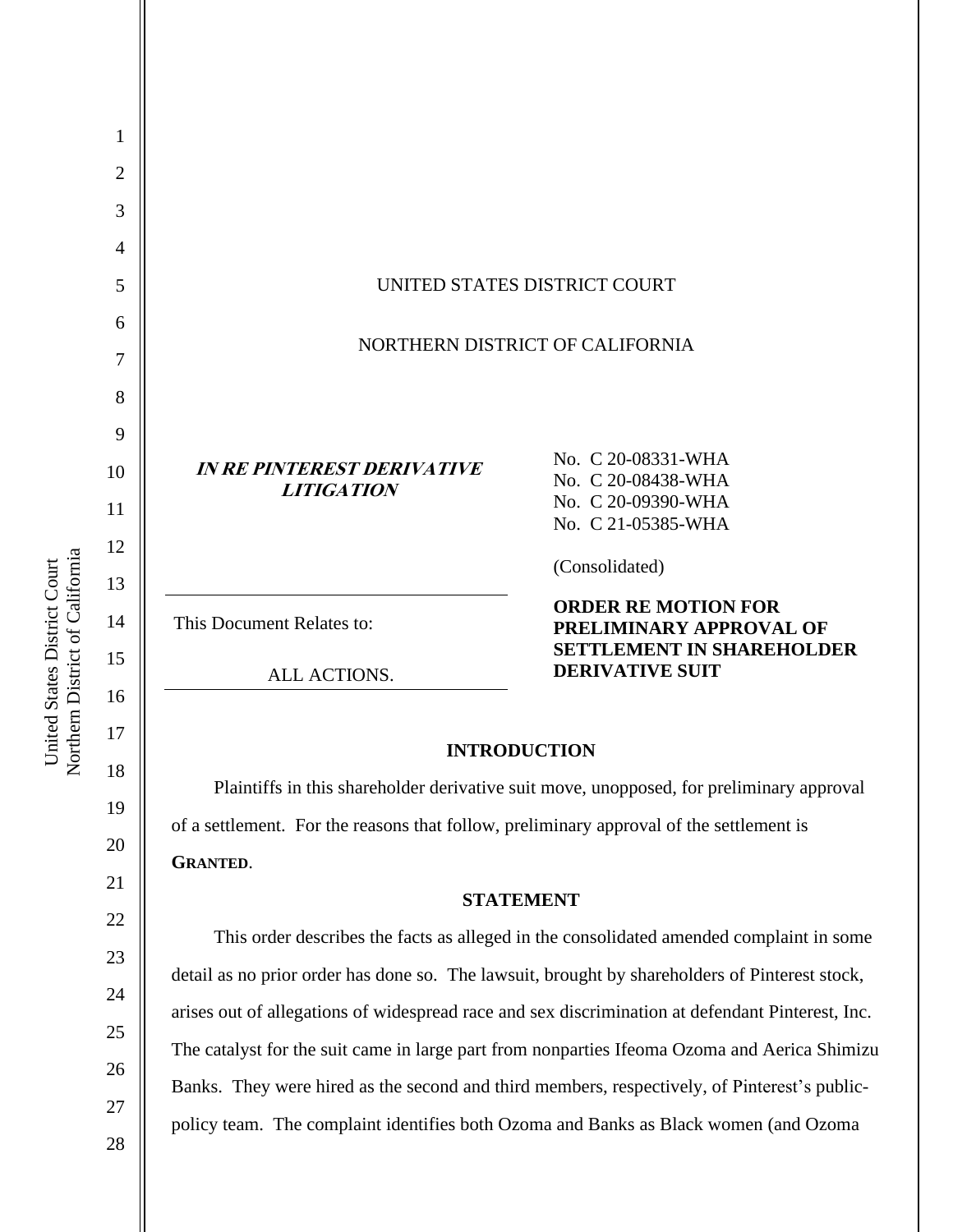2

3

4

5

6

7

8

9

10

11

12

13

14

15

16

17

18

19

20

21

22

also as Japanese). As alleged, both complained internally about the discrimination they experienced as Black women while working for Pinterest. One such instance occurred just after Pinterest rolled out a policy against a particular extremist organization. Afterward, Pinterest employees' identities and internal Slack conversations were leaked to a reactionary website. Ozoma and Banks warned the company about the risk that political extremists might dox employees. The company allegedly ignored Banks and Ozoma's well-founded concerns. Ultimately, the reactionary website, it's alleged, released a video with Ozoma's photo, address, and phone number. The video also incorrectly blamed Ozoma for Pinterest's stance on the extremist group. The video's comments section allegedly featured numerous racist comments directed at her. The company allegedly ignored both Banks and Ozoma's concerns. Rape and death threats also followed. Other female employees were doxxed. When Ozoma asked Pinterest about options for her protection, she allegedly received no response and was forced to hire her own security. Ozoma filed her own lawsuit regarding discrimination and retaliation in July 2019; Banks filed a similar suit regarding poor treatment and inequitable pay in January 2020. Both suits settled for unknown amounts (Consol. Amd. Compl. ¶¶ 95, 103, 113–118, 124–126, 130, 135, 152, 171, 225, 294).

Then, in June 2020, both Banks and Ozoma publicly criticized Pinterest for issuing a public statement in support of the Black Lives Matter movement shortly after the murder of George Floyd. Specifically, both then-employees publicly called the statement hypocritical given their experiences and efforts to achieve equal pay and leveling (internal company scores reflecting employees' baseline experience, which determines one's salary) (*id*. ¶¶ 8, 93, 154– 62).

23 24 25 26 27 28 Allegations also include claims that Pinterest underpaid Francoise Brougher, the company's first COO, and a Black woman. That is, it's alleged that she was underpaid and received less favorable backloaded equity grants as compared to her white male peer even though Brougher allegedly grew revenues from \$500 million to \$1.1 billion in about two years, among other accomplishments. After she complained, the complaint alleges, Pinterest's cofounder, president, and CEO Benjamin Silberman retaliated by firing her, but the board sat idly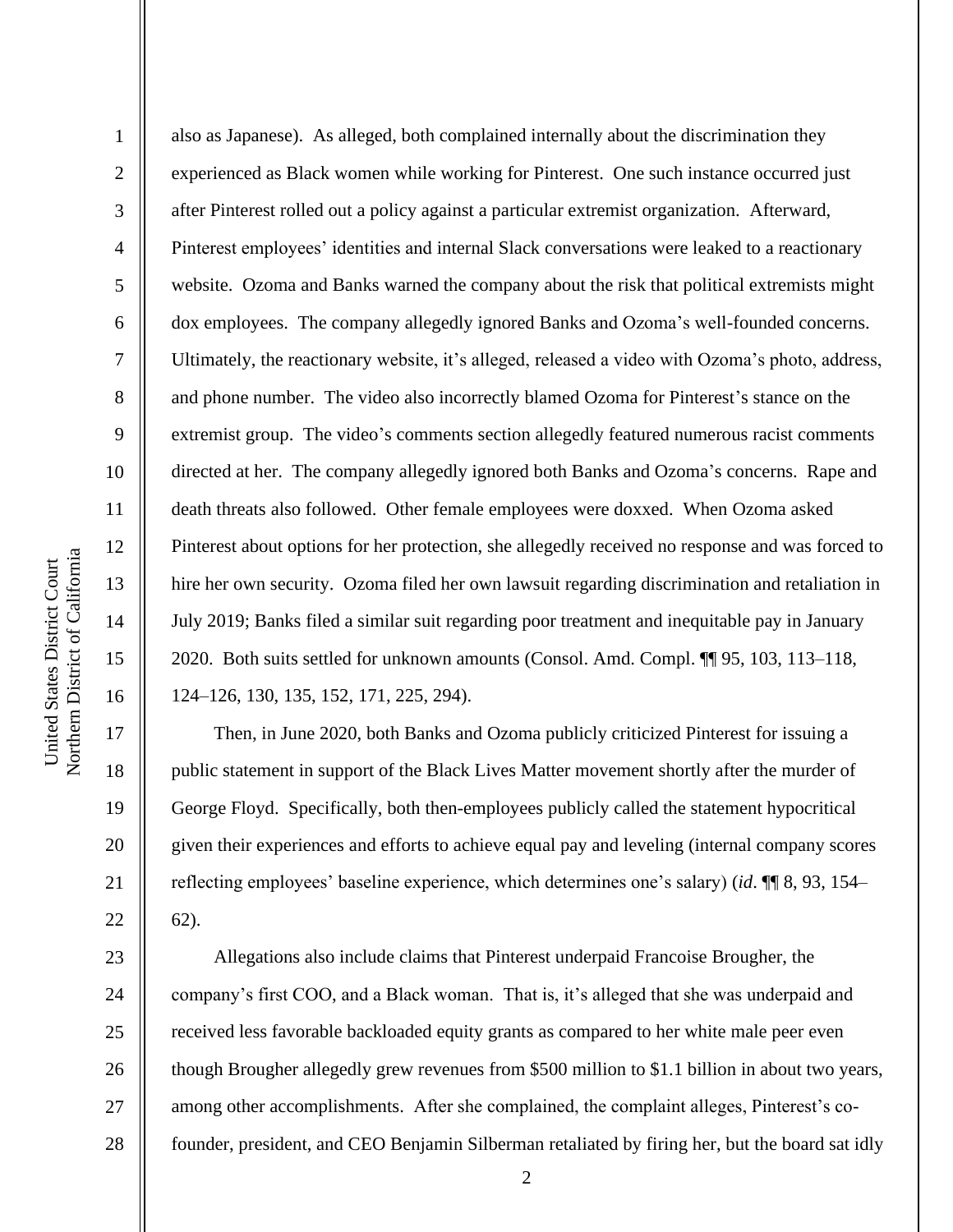2

3

4

5

6

7

8

9

10

11

12

13

14

15

16

17

18

19

20

21

22

23

24

25

26

27

by. Brougher sued in state court in August 2020 and the case quickly settled for \$22.5 million. Various other female employees, Black employees, and employees of color are named in the consolidated amended complaint as confidential witnesses and describe allegations of discrimination small and large (*id*. ¶¶ 1, 173–79, 184–89, 232, 242, 332).

Central to all allegations lies the contention that Silbermann permitted a toxic culture of "yes-men" around him, while sidelining female employees and employees of color. Pinterest's board of directors allegedly knew of this reality but failed to act (*id*. ¶ 13).

In response to Banks and Ozoma's public statements, on June 28, 2020, members of the board formed a special committee to investigate and address claims of systemic racial and gender discrimination at the company. Between June and December 2020, it conducted 350 interviews with then-current and past employees, among other steps (Br. 7).

Shareholder Stephen Bushansky filed the first of four actions ultimately consolidated here, on November 25, 2020 (*Bushansky v. Silbermann*, No. 3:20-cv-08331-WHA). Next, on November 30, 2020, Employees' Retirement System of Rhode Island (ERSRI) filed suit (*ERSRI v. Silbermann*, No. C 20-8438-WHA) (Dkt. No. 1, *see* 28).

Then, "in December 2020," the Special Committee proposed corporate governance changes, to which "Plaintiffs' efforts contributed," according to the stipulation of settlement (Renne Decl. Exh. 1 §1.4).

As for the remaining consolidated suits, Sal Toronto, Trustee of the Elliemaria Toronto ESA, filed on December 29, 2020 (*Toronto v. Silberman*, No. C 20-9390-WHA). Those three cases were related and then consolidated. Plaintiffs filed the consolidated amended complaint in February 2021. Defendants moved to dismiss, and plaintiffs opposed. Then, by stipulation, a prior order herein stayed the suit on June 1, 2021, and referred the parties to Judge Joseph C. Spero for settlement discussions. On July 14, 2021, Howard Petretta filed a separate shareholder derivative suit (*Petretta v. Silbermann*, No. C 21-5385-WHA). A prior order consolidated it with our previously-consolidated derivative suit in October 2021 (Dkt. Nos. 28, 39, 49, 54, 69, 73, 76, 82, 83, 85, 86; Consol. Amd. Compl. ¶¶ 135, 152).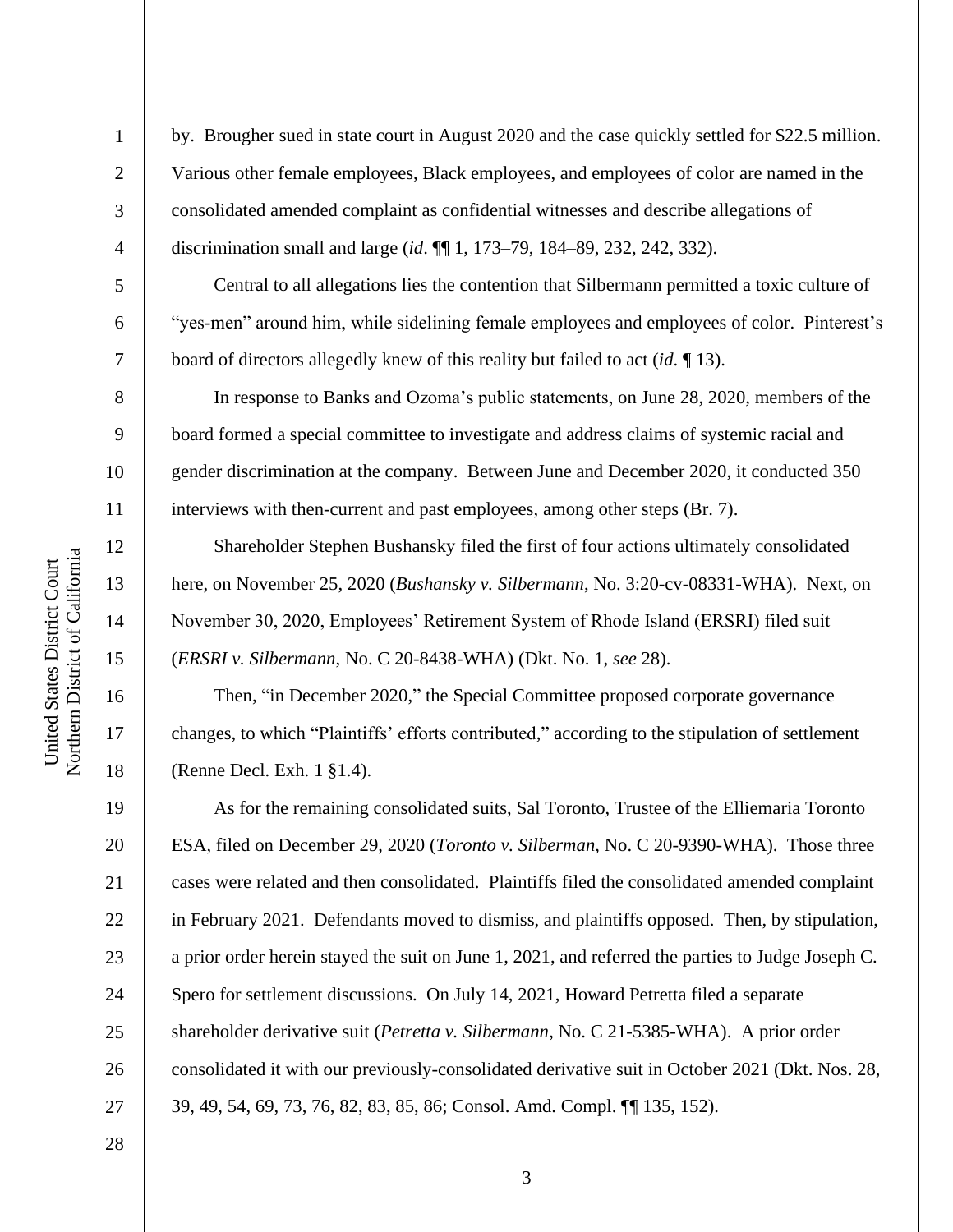2

3

4

5

6

7

8

9

10

11

12

13

14

15

16

17

18

19

20

21

22

The suit names as individual defendants Pinterest's top executives and board members: Silbermann, Evan Sharp, Jeffrey Jordan, Jeremy Levine, Gokul Rajaram, Fredric Reynolds, Michelle Wilson, Leslie Kilgore, and Todd Morgenfeld. The complaint alleges that these individual officers breached their fiduciary duties to the Company by deliberately ignoring or approving actions that discriminated against employees of color and female employees.

Plaintiffs sue on behalf of themselves and derivatively on behalf of Pinterest and all "current Pinterest Stockholders," which the stipulation of settlement defines as anyone owning Pinterest common stock as of the "date of the execution of this Stipulation," *i.e.*, November 23, 2021, "excluding the Individual Defendants, the current officers and directors of Pinterest, members of their immediate families, and their legal representatives, heirs, successors, or assigns, and any entity in which the Individual Defendants have or had a controlling interest" (Renne Decl. Exh. § I(c)).

In sum, the complaint centers on the theory that the board, which itself lacked diversity, knew about the discrimination and retaliation practices in part because a majority of the directors approved Brougher's compensation package, witnessed that she was not invited to board meetings, and knew about her termination; plus, they failed to intervene to prevent such conduct. Finally, the complaint alleges that the failure to accurately describe the board's governance procedures and Brougher's termination in the company's 2020 Proxy Statement violated Section 14(a) of the Securities Exchange Act of 1934 (Consol. Amd. Compl ¶¶ 15, 86, 197–206, 239).

This order follows briefing, a supplemental filing, and oral argument.

## **ANALYSIS**

23 24 25 26 27 28 Federal Rule of Civil Procedure 23.1 provides that a shareholder derivative action "shall not be dismissed or compromised without the approval of the court." Under Federal Rule of Civil Procedure 23(e), a district court must decide if a proposed settlement is "fundamentally fair, adequate, and reasonable." *In re Pacific Enters Sec. Litig.,* 47 F.3d 373, 377 (9th Cir.1995) (cleaned up) (applying Rule 23(e) to shareholder-derivative settlements). Above all, "[t]he principal factor to be considered in determining the fairness of a settlement concluding a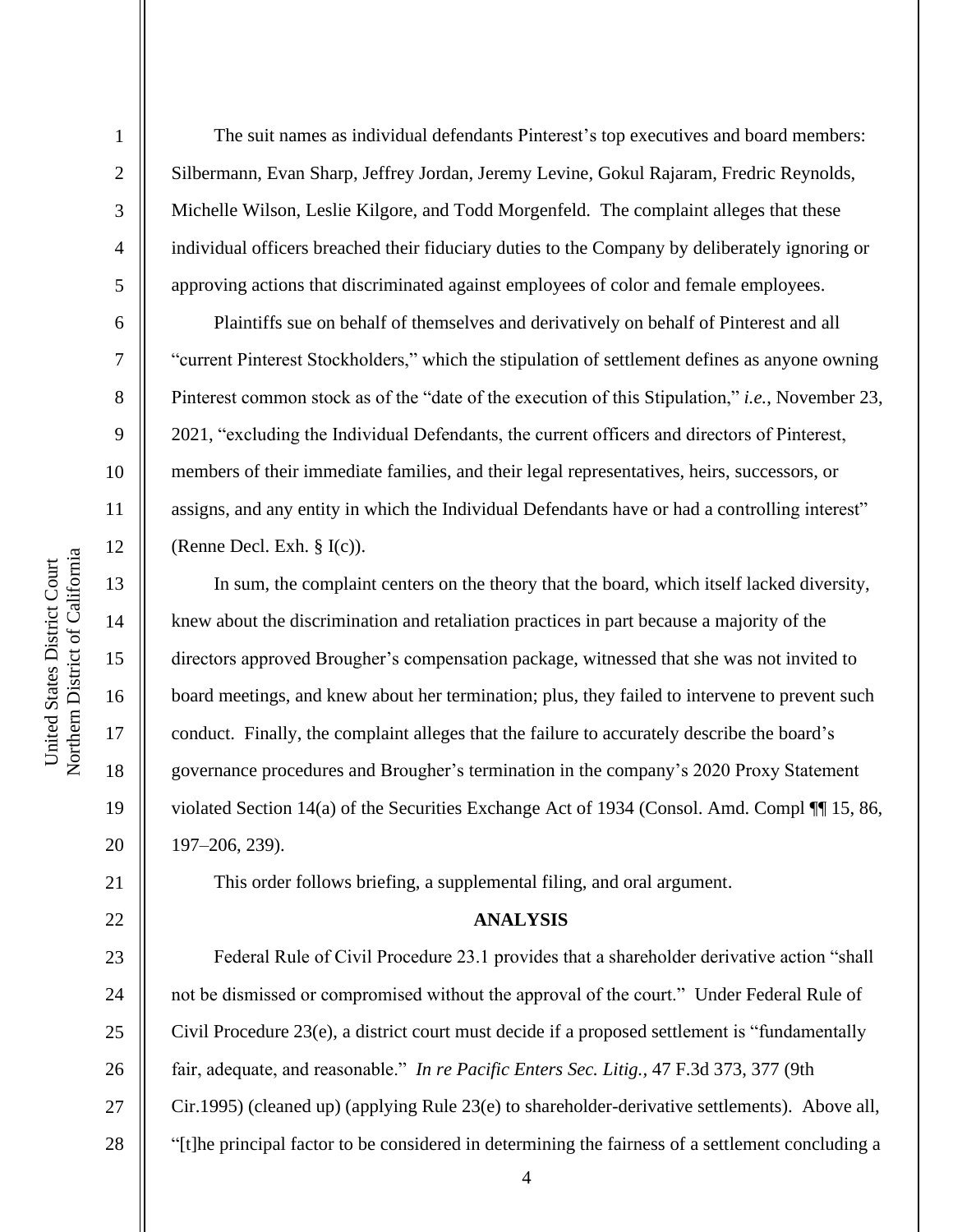2

3

4

5

6

7

8

9

10

11

12

13

14

15

16

17

18

19

20

21

22

23

24

25

26

27

shareholders' derivative action is the extent of the benefit to be derived from the proposed settlement by the corporation, the real party in interest." *In re Apple Computer, Inc. Derivative Litig.*, 2008 WL 4820784, at \*2 (N.D. Cal. Nov. 5, 2008) (Judge Jeremy Fogel) (quoting *Shlensky v. Dorsey,* 574 F.2d 131, 147 (3d Cir. 1978)). A district court may weigh a variety of factors as the particular facts of a case demand. Some factors include: the amount offered in settlement; the strength of plaintiff's case; the stage of the proceedings; and the expense and complexity of further litigation. *See Linney v. Cellular Ak. P'ship*, 151 F.3d 1234, 1242 (9th Cir. 1998). Furthermore, our court of appeals favors arms-length negotiations. *Rodriguez v. West Publ'g Corp*., 563 F.3d 948, 965 (9th Cir. 2009) (noting lack of "fraud, overreach, or collusion"). The scope of releases factor into the fairness of a settlement, as do discussions of attorney's costs and fees. *See In re Bluetooth Headset Prod. Liab. Litig.*, 654 F.3d 935, 948 (9th Cir. 2011).

This proposed settlement measures up.

*First*, the settlement's proposed "corporate therapeutics" would afford nonnegligible benefits to the corporation. *Mills v. Elec. Auto-Lite Co*., 396 U.S. 375, 395–96 (1970). "Settlements involving nonmonetary provisions merit careful scrutiny to ensure that these provisions have actual value to the class." *In re Hewlett-Packard Co. S'holder Derivative* Litig., 716 F. App'x 603, 607 (9th Cir. 2017) (quoting Rule 23 Advisory Committee) (applying notes on class action settlements to shareholder derivative settlements) (cleaned up). Furthermore, The vast majority of shareholder litigation settles for no monetary recovery to the shareholder class. Why? Because non-pecuniary relief nevertheless entitles plaintiffs' counsel to recover their fees from the corporate defendant under the "corporate benefit" doctrine . . . Having struck this Faustian bargain, attorneys now churn a mass of filings and settlements, the ultimate result of which is overcompensation of attorneys (on both sides) and systematic undercompensation of the plaintiff class. Sean J. Griffith, *Correcting Corporate Benefit: How to Fix Shareholder Litigation by Shifting the Doctrine on Fees*, 56 B.C. L. Rev. 1, 2 (2015), https://lawdigitalcommons.bc.edu/bclr

28

/vol56/iss1/2.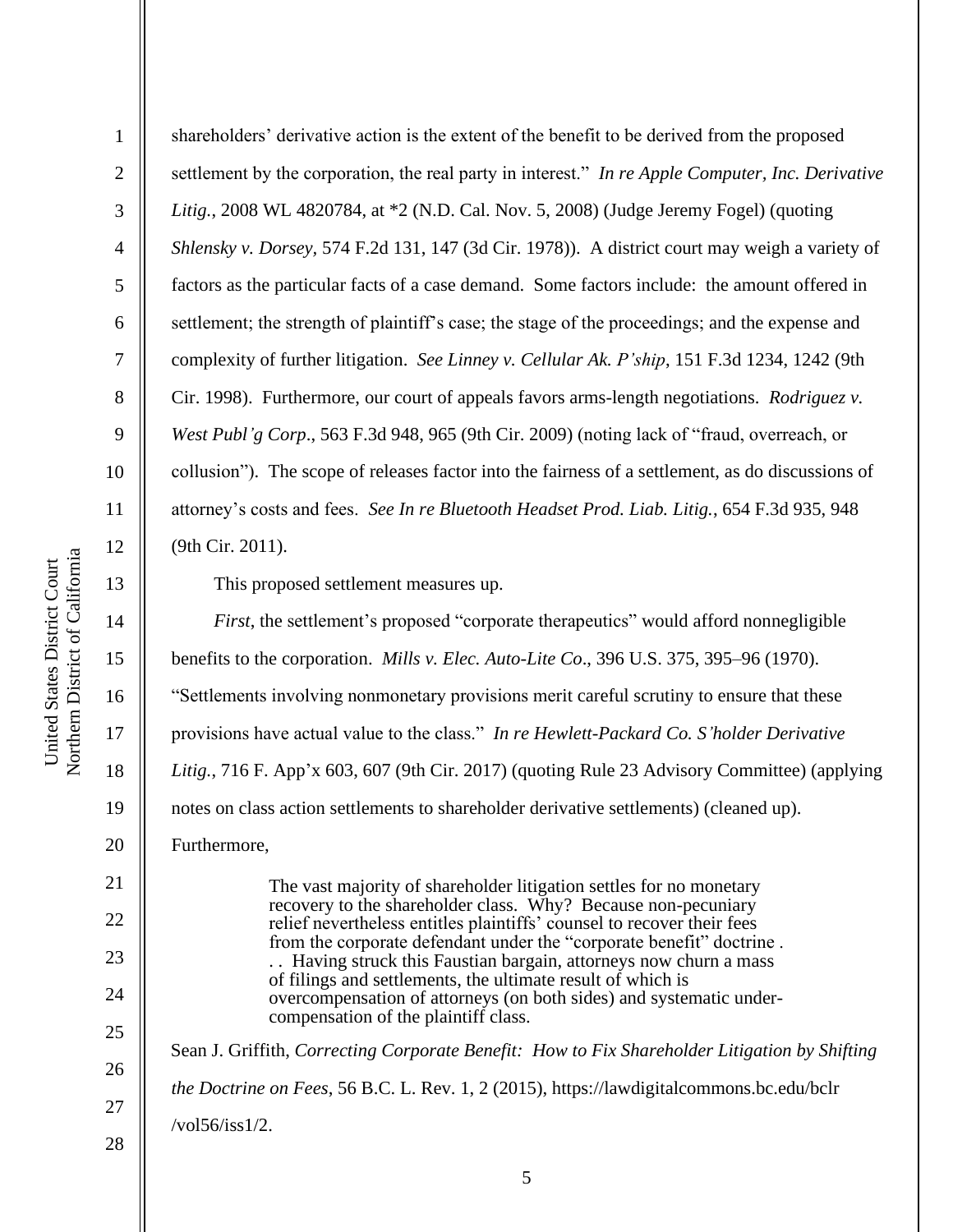2

3

4

5

6

7

8

9

10

11

12

13

14

15

16

17

18

19

20

21

22

23

24

25

26

27

Plaintiffs worked with Professor Lori Nishiura Mackenzie of the Stanford Graduate School of Business and Professor Joanna L. Grossman of SMU Dedman School of Law to "develop demands" (Br. at 16).

This order pauses to note that both sides submitted supplemental briefs, which agree that the governance recommendations herein have not replicated those of the special committee (Dkt. Nos. 106, 107). Plaintiffs contend that they worked closely with the board's special committee to make solely "additive" or brand-new recommendations, which bears out in the documents submitted (Dkt. No. 106). Certain of the settlement recommendations have already been implemented, *e.g.*, hiring a Global Head of Inclusion and Diversity (*see id.* §§ II.3, II.8, II.9, V.2, V.3). The Court has also reviewed the public notice of the special committee's recommendations, which, Pinterest states, were adopted on November 25, 2020 (Dkt. No. 107 ¶ 1). The public recommendations permit this order to assess the added value that this settlement would offer to Pinterest. With the exception of recommendations (some now adopted) to hire full-time investigators, create an ombuds office to receive complaints, outsource the "Pulse survey," and mandate unconscious bias training, the special committee's recommendations appeared general, nonbinding, and timid. The recommendations did not include a dedicated budget for diversity, equity, and inclusion (DEI) provisions. They did not set specifics as to recommended goals, instead using terms like "enhance" and "establish guidelines" without further specification (or by giving few broad examples). Plaintiffs' chart comparing the special committee's recommendations with those proposed herein appears accurate and reveals that many provisions are brand new and have expanded upon special committee ideas (Dkt. No. 106-1).

The settlement provisions could represent meaningful changes to corporate governance if actually funded and faithfully executed. In general, the agreement would make the DEI goals into "business imperatives" and give the board of directors power to oversee DEI accomplishments, improving chances for meaningful change (Br. at 16). Specific therapeutics touted include: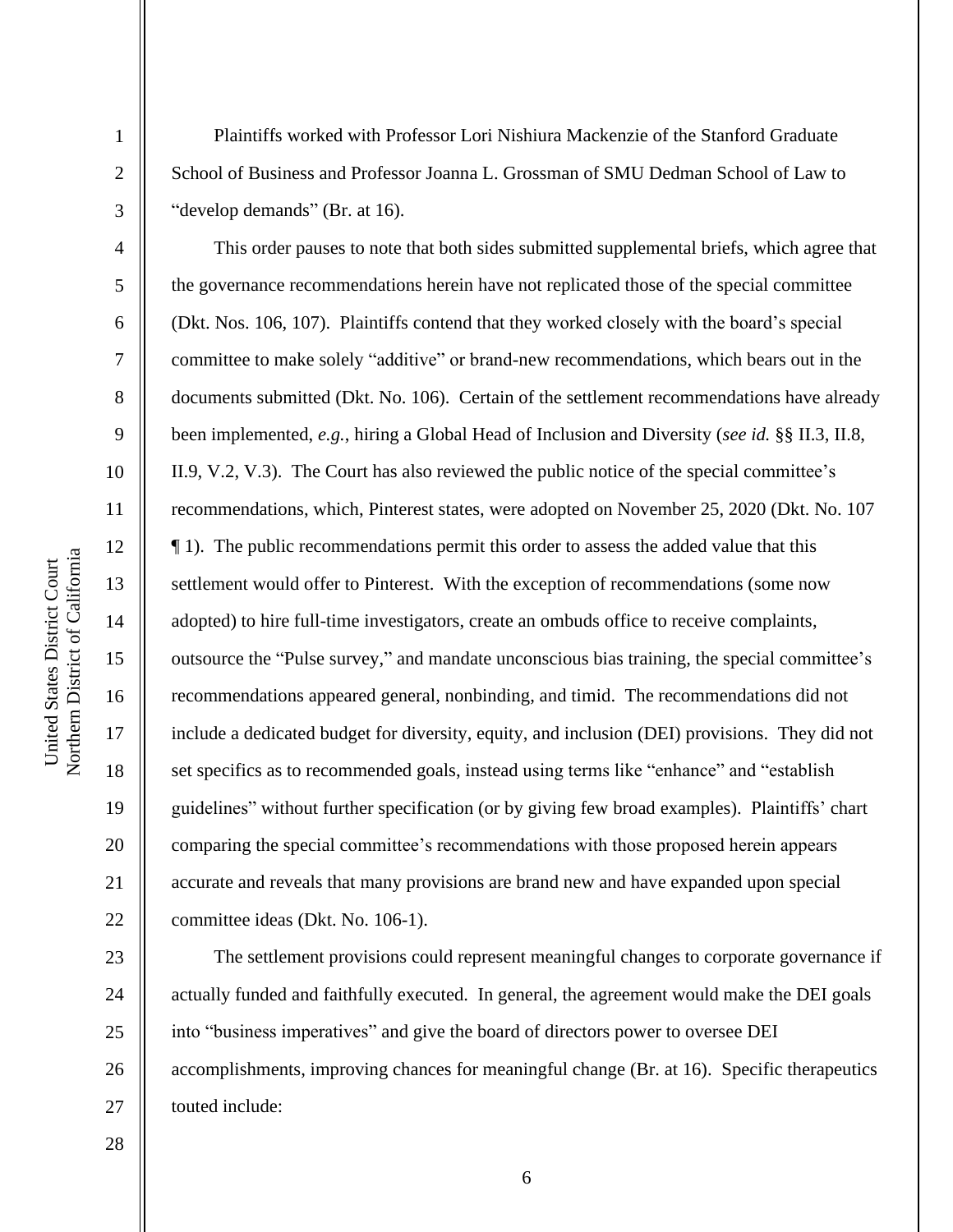2

3

4

5

6

7

8

9

10

11

12

13

14

15

16

17

18

19

20

21

22

23

24

25

26

27

28

**Duration and funding:** Notably, the changes would apply for "no less than five years" from approval, with \$50,000 of funding over "up to 10 years" (Renne Decl. Exh. 1  $\S$  I(1)). *See, e.g., In re NVIDIA Corp. Derivative Litig.*, 2008 WL 5382544, at \*3 (N.D. Cal. Dec. 22, 2008) (Judge Saundra Brown Armstrong) (crediting a \$15.8 million benefit). The agreement does not, however, require actually spending any portion of the amount, nor does it address reversion of unspent portions of the \$50 million. This makes it a weak therapeutic.

**Release of non-disclosure agreements:** The agreement includes a commitment not to enforce non-disclosure agreements (NDAs), "for those individuals who *made* claims of race or gender discrimination," "so long as they only discuss the underlying facts and circumstances of incidents and reporting process" (*id*. § IV(1)). In the settlement's favor, the underlying facts and circumstances are the most critical component of a person's experience. Weighing against it, the agreement does not state how many have been required to sign NDAs beyond those noted in the complaint, and thus omits the scale of the provision's effect. Importantly, our agreement could have, but did not, require direct notice to employees who signed NDAs that they may speak freely about their experiences. This possibly nulls the benefit of an agreement not to enforce the NDAs, since it requires someone to assume the risk believing that legal consequences would follow. This is a disappointment to the Court, which now urges the parties to reconsider, but does not require it.

Furthermore, the relief is retrospective only. Plaintiffs' counsel, however, represented at the hearing that Pinterest separately agreed to stop requiring NDAs in such situations. Since the special committee recommendations did not so require, a prior order solicited a sworn statement from Pinterest on this score. Pinterest has provided that sworn statement establishing that what counsel said is true, that Pinterest has decided prospectively not to require *any* NDAs in harassment or discrimination suits and will not change its policy back to requiring the same so long as it remains consistent with the law (Dkt. 114).

**Board oversight:** A board member would serve with the CEO as co-sponsor of DEI work (cooperating with RHR International), and the board or a committee will be involved in "overseeing and conducting due diligence" for any executive leadership team member being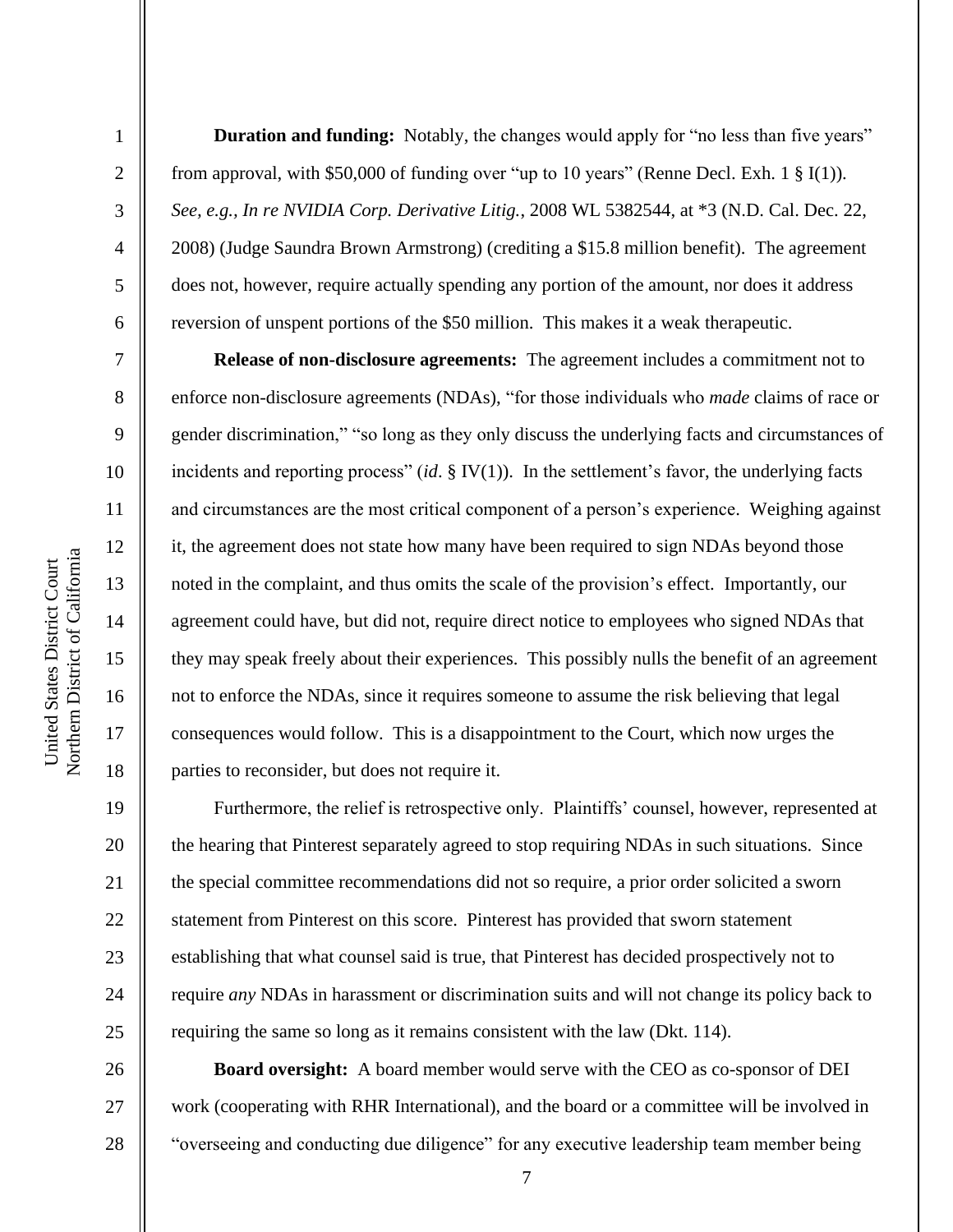2

3

4

5

6

7

8

9

10

11

12

13

14

15

16

17

18

19

20

21

22

23

24

25

26

27

fired. Additionally, DEI measurables would be internally audited annually and Pinterest would submit results to the board annually as well, making the agreement the "first settlement of its kind to make DEI an audited function." This would elevate DEI to the level of priority usually occupied by financials, which could help to ensure that DEI changes do not fall behind the radiator. On the other hand, executive-level employees would mostly benefit from this provision to increase oversight over terminations. The board remains quite removed from the day-to-day experience of Pinterest employees. On balance, acknowledging DEI as a risk factor to the corporation favors settlement (Br. at 7; Renne Decl. Exh. 1 § II).

**Pay equity and transparency:** Pinterest would bi-annually audit pay equity (across sex and race categories); the organization Secretariat Economists would consult on pay equity; employees would have access to a company organization chart, "job-level information for employees throughout the company," and access to *compensation* information for their family of jobs (*id.* §§ XIII(1–9)). If employees believed their pay lagged, they could more readily seek equitable compensation. If taken seriously, consultants could bring sunshine to this issue.

**Executive accountability for DEI culture and business goals:** Each executive leader at Pinterest would develop "DEI" goals with the chief people officer and global head of inclusion and diversity (the latter already hired). Performance evaluations for managers would weigh their progress in creating an inclusive workplace culture. If executed, these provisions could help to make Pinterest's DEI goals matter to each aspect of its business and prevent discrimination both subtle and explicit. This order recommends, however, that the company set its benchmarks for inclusivity and equity as reflected in the experiences of those affected by the allegations in our complaint, *e.g.* among female employees as well as employees of color (among others, including nonbinary, and transgender employees). Pinterest's perceived inclusivity and equity for these employees is more valuable to solving the specific problems at issue in this suit. Employee Pulse surveys should permit (privately) sorting responses by these demographic groups, so long as the initial opportunity to provide demographic information remains voluntary (*id*. § VI(3)).

28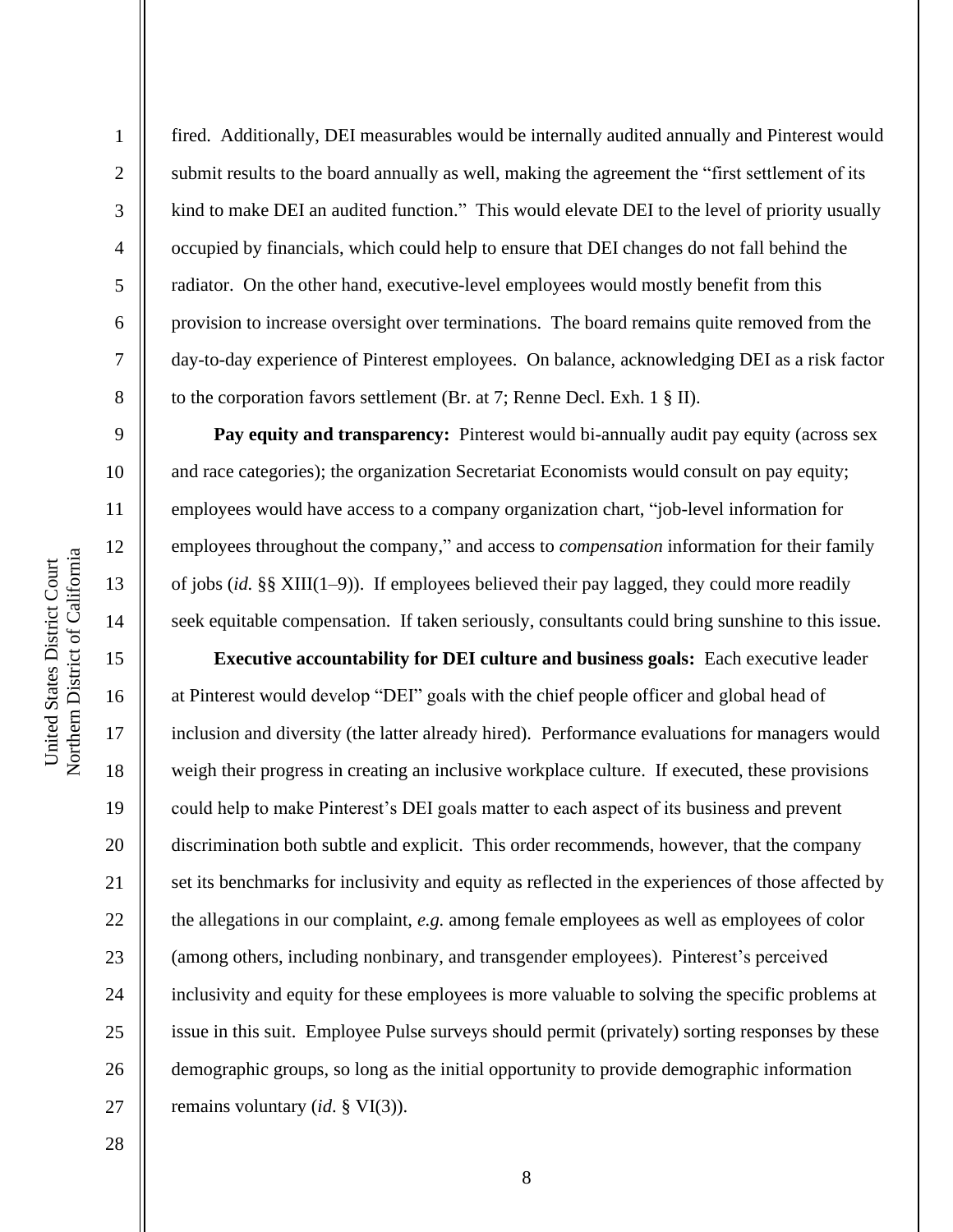2

3

4

5

6

7

8

9

10

11

12

13

14

15

16

17

18

19

20

21

22

23

24

25

26

**"Inclusive Product Program":** The team managing this project would work at "identifying a pipeline of project opportunities for using Pinterest to promote diversity and inclusion" (Br. 8). Additionally, "Two paid internships or apprenticeships will be offered every year to individuals from backgrounds traditionally underrepresented in technology; recruitment for these positions will take place at, for example, Historically Black Colleges and Universities and Hispanic-Serving Institutions" (*id*. at 9). Defendants aver that this recruitment has already begun to some extent. This recommendation did little to change a preexisting recommendation by the special committee, and funding could strengthen its staying power if Pinterest actually spends the money (*see* Renne Decl. Appendix C; Renne Decl. Exh. 1 §§4- 6, 7–8, 12–13).

**Equity in hiring:** Pinterest would standardize interview evaluations to avoid inequitable hiring practices. The agreement would require that the company look to hire from a "diverse slate" of applicants, with limited exceptions. If a business unit fails regularly to interview a diverse slate of candidates, then the "head of that organization" would be required to meet with the chief people and chief diversity officers to amp up this recruiting (Renne Decl. Exh. 1 §  $XIII(6)$ ).

**Improve employee safety:** Pinterest would impose policies to prohibit doxxing. If doxxing occurred, the company would provide affected employees with online "presence curation services" and the services of a third-party vendor to help remove the abusive content "where feasible" (*id.* § X(1)).

These changes appear potentially meaningful and support settlement. Particularly important provisions include the efforts to make pay transparent by "family" to employees, forgo enforcing past NDAs, and build in board oversight of DEI efforts.

*Second*, the strength of plaintiffs' case, and *third*, the risk, expense, and complexity of the case, favor settlement. Counsel for plaintiffs conclude that prevailing would prove a large task. A selection of the hurdles follow.

27 28 Defendants' motion to dismiss remains pending. It argues in part that plaintiffs lacked standing for certain acts. At a motion to dismiss, plaintiffs would be required to defeat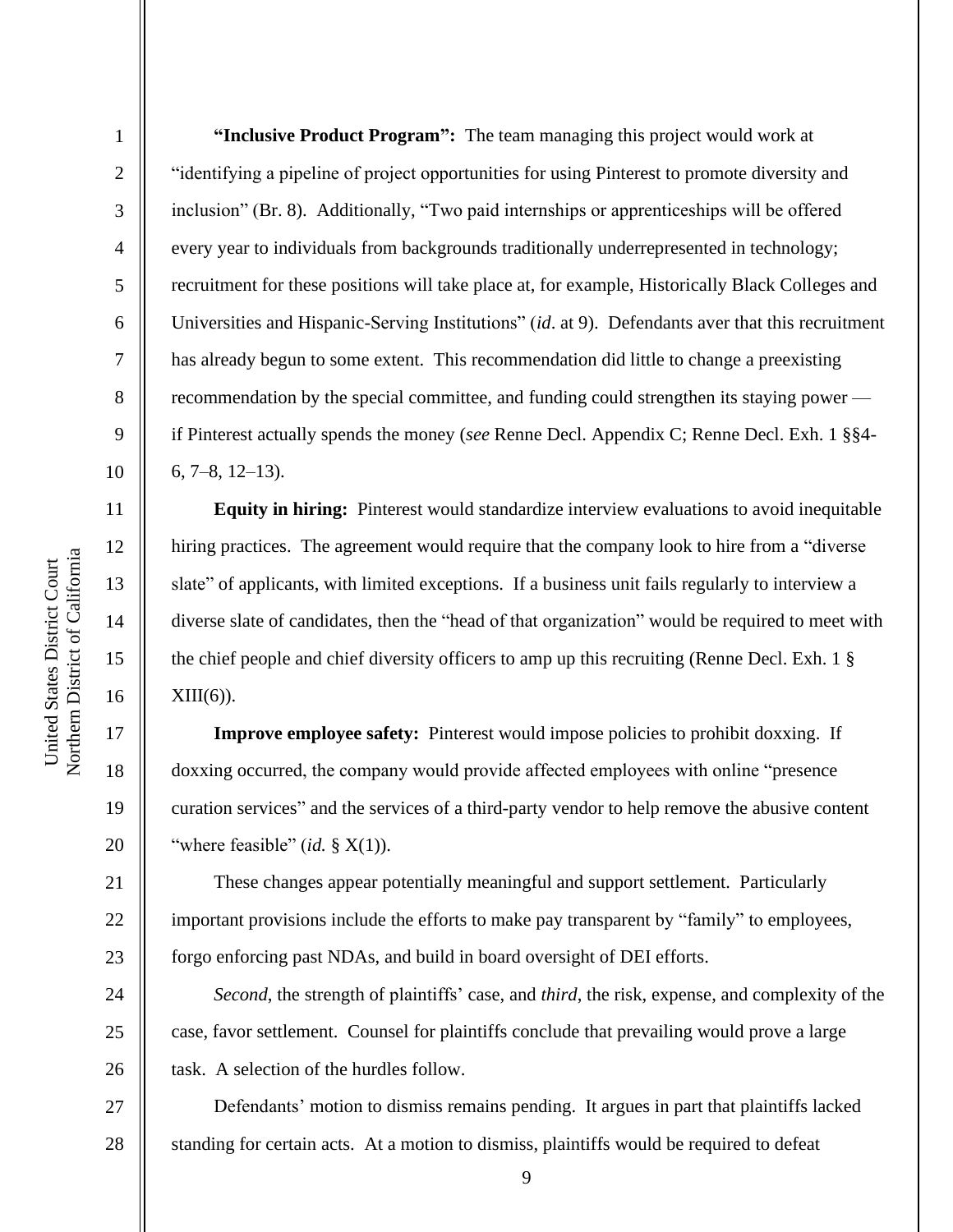2

3

4

5

6

7

8

9

10

11

12

13

14

15

16

17

18

19

20

21

22

23

24

25

26

27

28

"demand futility," *i.e.*, that the board would not have acted on the issues raised in the suit if plaintiffs had raised those issues to it. Moreover, the complaint has pleaded a *Caremark* claim, *i.e.*, that the board members "failed to act" to prevent discriminatory conduct, but not that the board directly discriminated. *See In re Caremark Int'l. Inc. Deriv. Litig.*, 698 A.2d 959, 967 (Del. Ch. 1996). A theory of disregard or willful ignorance is (for obvious reasons) more challenging to win than those involving direct misconduct. According to the settling parties, no *Caremark* claim has survived a motion to dismiss when premised on race discrimination under Title VII. Additionally, defendants challenged standing as to the employment and pay decisions regarding Brougher, as those events preceded plaintiffs' tenure as shareholders (Renne Decl. Exh. 1 at 17, 19).

In addition, the "business judgment rule" would provide defendants with a presumption, which plaintiffs would be required to overcome, that board members act in the company's best interest. *Towers v. Iger*, 912 F.3d 523, 528 (9th Cir. 2018) (Dkt. No. 69 at 5). In light of the presumption, plaintiffs are required to have pleaded with particularity that at least half of the board could not have acted with "disinterest" in the challenged practices. *Id*. at 529. Defendants argue that no red flags gave board members a chance to act at the time.

Furthermore, defendants argued, "Pinterest's Certificate of Incorporation exculpates directors of liability for all breaches but of the duty of loyalty," thus requiring plaintiffs to show scienter as to each individual defendant, in order to overcome a presumption that each officer was "faithful" to her fiduciary duty (Dkt. No. 69 at 7). *See also In re Facebook, Inc. S'holder Derivative Priv. Litig.*, 367 F. Supp. 3d 1108, 1123 (N.D. Cal. 2019) (Judge Haywood S. Gilliam, Jr.). This is a steep burden.

Finally, plaintiffs considered that Pinterest's board may choose to establish a "Special Litigation Committee" empowered ultimately to recommend against pursuing litigation. *In re Pac. Enterprises Sec. Litig.*, 47 F.3d 373, 378 (9th Cir. 1995) (confirming this possibility weighs in favor of settlement). The relative weakness of plaintiffs' case, complexity, and likelihood that extensive and costly litigation poses a substantial risk to plaintiffs all favor settlement.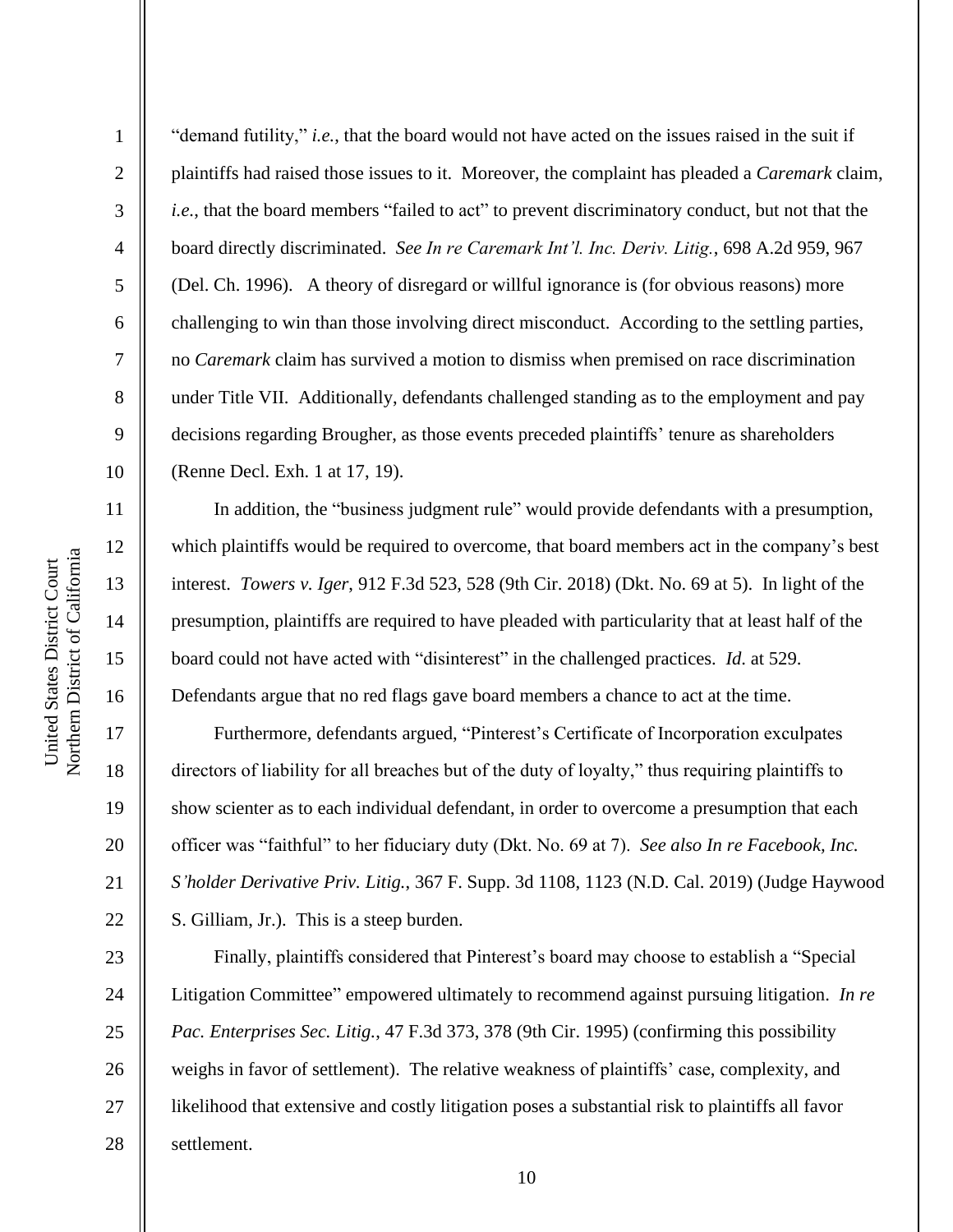2

3

4

5

6

7

8

9

19

20

21

22

23

24

25

26

27

28

*Fourth*, the extent of discovery and the stage of the proceedings are preliminary. Plaintiffs' counsel inspected records that Pinterest produced in response to "books-and-records inspections demands" (Renne Decl. Exh. 1 § III). Only one motion has been filed and remains partially briefed. Vigorous discovery might well develop strong facts warranting strong relief. Counsel are arguably giving up too soon. This weighs against settlement.

*Fifth*, the experience and views of counsel support the settlement. Plaintiffs are represented by various experienced counsel, particularly Louise Renne (Interim Liaison Counsel), who ranks as highly experienced. The Court places great faith in the word of Attorney Renne and trusts her judgment. But for her strong endorsement, the Court might have qualms about the true efficacy of this deal. Furthermore, counsel say all plaintiffs support the settlement.

*Sixth*, no governmental entity participated in the suit, so this factor is neutral.

*Seventh*, the settlement lacks signs of a sweetheart deal. Judge Spero's role presiding over two full-day negotiations and ultimately proposing a mediator's proposal offers an aura of fair resolution. The parties spent months negotiating in between. Nonetheless, mediation deals in the art of the possible. It does not guarantee a just outcome.

*Eighth*, the scope of release favors approval. The settlement agrees to release all claims, including those not known of by the shareholders and which would affect their decision to settle, in effect waiving their rights under California Civil Code Section 1542. To the credit of the stipulation, the release does not include any claims arising out of actions taken after the date of the stipulation, November 23, 2021 (n. 3).

*Ninth*, the proposed attorney's fees rank as "disproportionate." *In re Bluetooth*, 654 F.3d at 947. "A 'multiplier' is a number, such as 1.5 or 2, by which the base lodestar figure is multiplied in order to increase (or decrease) the award of attorneys' fees on the basis of such factors as the risk involved and the length of the proceedings." *Staton v. Boeing Co.,* 327 F.3d 938, 968 (9th Cir. 2003). "It would be unusual not to apply a risk multiplier when (1) the attorneys reasonably take a case with the expectation that they will receive a risk enhancement if they prevail, (2) their hourly rates do not reflect that risk, and (3) there is evidence that the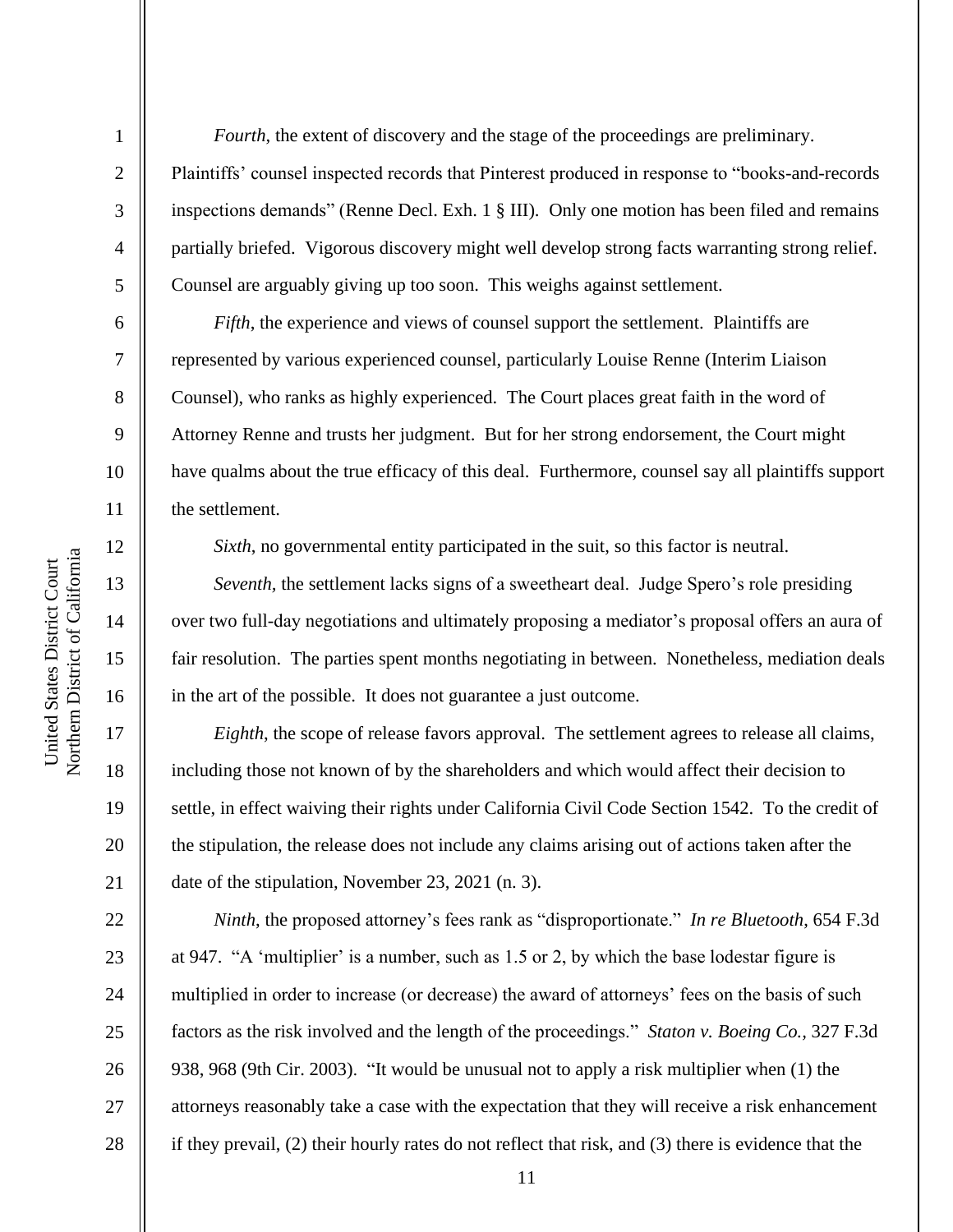2

3

4

5

6

7

8

9

10

11

12

13

14

15

16

17

18

19

20

21

22

23

24

25

26

27

28

case was indeed risky." *Gutierrez v. Wells Fargo Bank, N.A.*, 2015 WL 2438274, at \*7 (N.D. Cal. May 21, 2015). Plaintiffs' counsel, Cohen Milstein Sellers & Toll PLLC, Renne Public Law Group, Weisslaw LLP, Bottini & Bottini, Inc., and Robbins LLP propose to notify shareholders that they anticipate requesting from the Court *two times their lodestar* plus reasonable expenses incurred in the course of litigation, not to exceed a total of \$5,380,000. All this, it is claimed, is warranted by the series of corporate rehabilitation measures that counsel "accomplished" for the company, though the board's special committee had already completed its (extensive) work before all these actions were filed. For instance, the committee interviewed 350 current and former employees. Indeed, the special committee made recommendations, unanimously adopted, months before the filing of the consolidated amended complaint and prior to the filing of two out of the four lawsuits consolidated here. In their favor, the comparison of the special committee's recommendations versus those included herein reveals that the agreement's terms add to the special committee's recommendations. The agreement also would provide novel and potentially concrete changes. The record before us does not support plaintiffs' contention that they contributed to the *special committee's*  recommendations, however.

*Tenth*, the parties appear to have avoided any clear-sailing agreement. Nor does the proposal yet involve enhancement awards for plaintiffs. Nevertheless, with respect to a percentage cross check, "[s]pecial circumstances," namely the special committee's investigation and recommendations, means that this suit is likely to warrant a small multiplier if any. *In re Bluetooth*, 654 F.3d at 942. The timing of any payment will be decided at final approval (*cf*. Renne Decl. Exh. 1 § 3.3).

*Eleventh*, the sufficiency of the notice to shareholders seems reasonable. It details the settlement, the governance changes, and the events that precipitated them, including the work of the special committee. The summary notice also appears, while pared-down, adequate. The method of distribution and requirements by those who would object, however, fall short. Preliminarily, while plaintiffs' brief requests approval of the proposed process for notifying shareholders notice, the language proposing the process appears in the proposed order and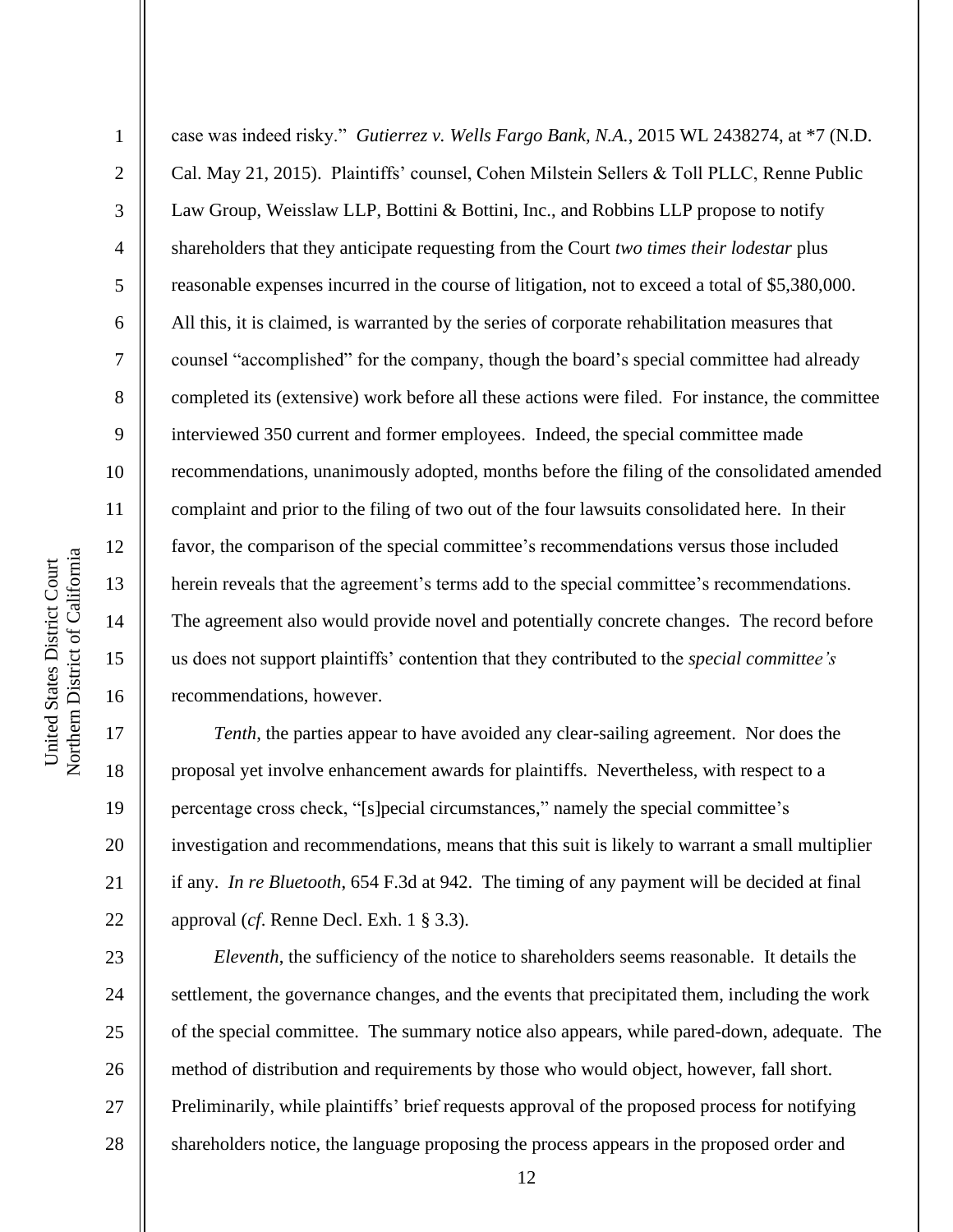2

3

4

5

6

7

8

9

10

11

12

13

14

15

16

17

18

19

20

21

22

23

24

25

26

27

28

proposed final judgment — not the stipulation. The former offers: "Pinterest shall cause the Notice and Stipulation to be posted on its investor relations website until the Judgment becomes Final and shall publish the Summary Notice in *Investor's Business Daily*"(*id*. § 2.1– 2.2; Dkt. No. 99-2 Exh. D ¶ 5, Exh. E ¶ 3).

The best practicable notice to shareholders would also include *first-class* mail and e-mail notice to shareholders. If physical mail is returned undeliverable, the sender will perform a "skip trace" to identify forwarding address(es). The exterior of the envelope for the mailing notice shall state "Important Shareholder Derivative Action Settlement Notice" and shall state that it is "From the United States District Court, Northern District of California, Honorable William Alsup, 450 Golden Gate Avenue, San Francisco, CA 94102," with the return address directing service to the sender. (Please note the absence of middle initial.) The statement shall be printed somewhere on the envelope such that the Court's mailing address could not possibly be mistaken for the *shareholder's* mailing address. This issue has recently arisen in other cases and resulted in the Court receiving notices in error. The sender must take care to avoid this.

As for objectors, "The proposed process to object to the settlement agreement or to the attorney's fee or incentive awards requires shareholders to both file the objection and supporting documentation with the Court and serve copies of the objection and supporting documentation by hand delivery or first-class mail to [four] separate sets of counsel of record." *In re Galena Biopharma, Inc. Derivative Litig.*, 2016 WL 10843665, at \*1 (D. Or. Jan. 28, 2016) (Judge Michael H. Simon) (Renne Decl. Exh. B ¶¶ 33–35). This is a gimmick to make it onerous and burdensome to object. This order rejects the proposal, just as *Galena* did. ECF notifications will alert counsel; there is no need to require service. Rather than the burdensome requirements proposed by the stipulation, objectors shall merely be required to indicate with their written objection (filed with the Court) (*id*. ¶ 33):

(i) the objector's name, address, and telephone number (and, if represented, that of his, her, or its counsel), along with a representation as to whether the objector intends to appear at the settlement hearing;

(ii) a statement that the objector owned shares of Pinterest common stock as of November 23, 2021, and continues to hold common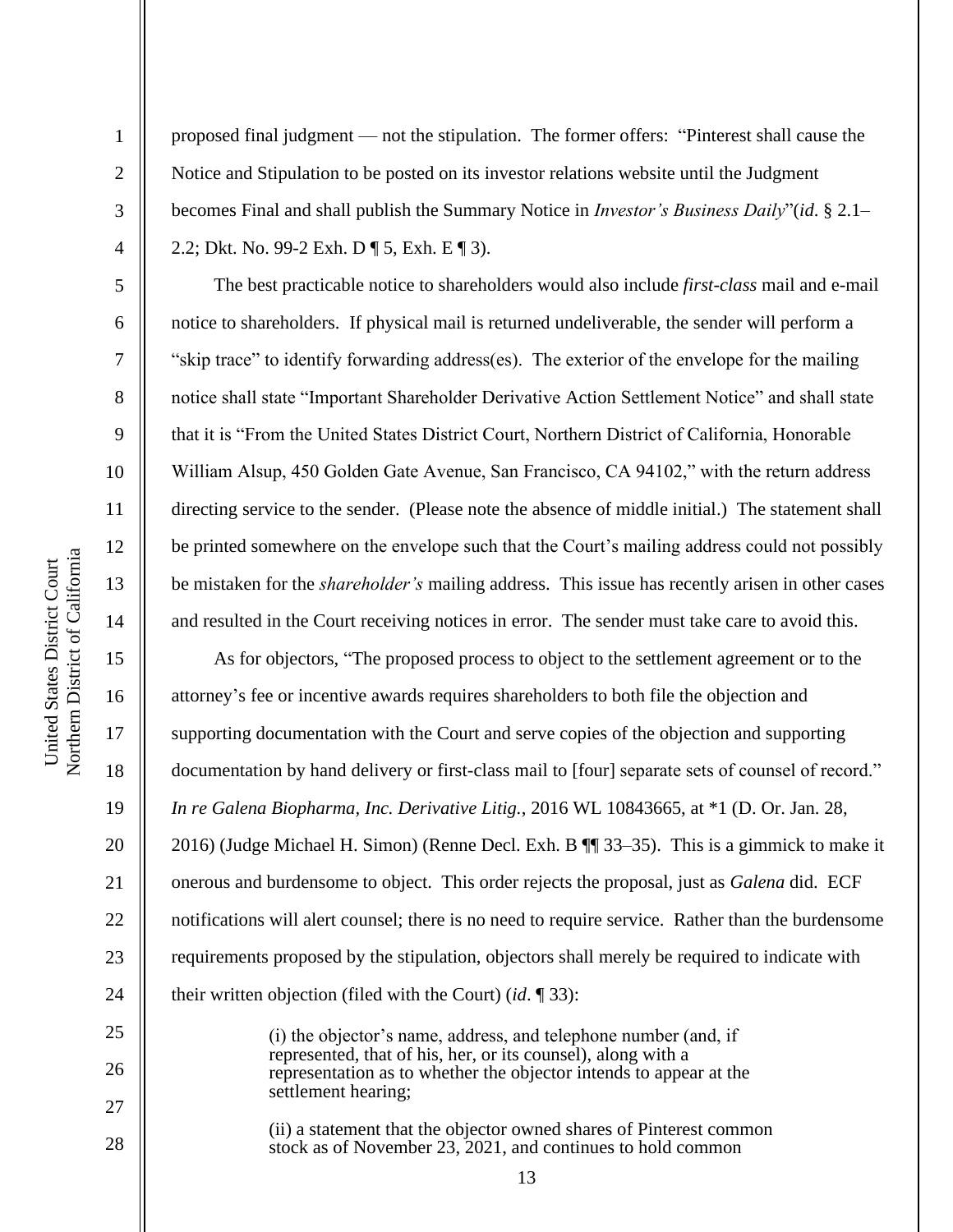| 1              | stock in Pinterest;                                                                                                                                             |  |
|----------------|-----------------------------------------------------------------------------------------------------------------------------------------------------------------|--|
| $\overline{2}$ | (iii) a statement of the objections to any matters before the Court,<br>as well as all documents or writings the objector desires the Court<br>to consider; and |  |
| 3<br>4         | (iv) if the objector has indicated that he, she, or it intends to appear<br>at the settlement hearing, the identities of any witnesses the                      |  |
| 5              | objector may call to testify and any exhibits the objector intends to<br>introduce into evidence.                                                               |  |
| 6              | As for miscellaneous provisions, the parties "will request" that eventual judgment                                                                              |  |
| 7              | "contain a finding that during the course of the Federal Consolidated Action, the Settling                                                                      |  |
| 8              | Parties complied with the applicable rules of the State of California, State of Delaware, and                                                                   |  |
| 9              | Federal Rules of Civil Procedure (including, but not limited to, Federal Rule of Civil Procedure                                                                |  |
| 10             | 11)" (id. $\S$ 6.3). This would involve a rubber stamp approving conduct that never came before                                                                 |  |
| 11             | the Court for actual review — for instance, the motion to dismiss has been stayed and so no                                                                     |  |
| 12             | substantive issues of law related to the pleadings have necessitated review. Additionally,                                                                      |  |
| 13             | plaintiffs will join motions to dismiss or otherwise oppose later lawsuits filed out of these facts,                                                            |  |
| 14             | an agreement that this order finds acceptable. The parties stipulate to Judge Spero resolving                                                                   |  |
| 15             | disputes, but for now the undersigned will retain authority over disputes (id. $\S$ § 6.4, 6.6).                                                                |  |
|                |                                                                                                                                                                 |  |
| 16             | <b>CONCLUSION</b>                                                                                                                                               |  |
| 17             | The proposed settlement ranking as adequate at this stage, preliminary approval is                                                                              |  |
| 18             | <b>GRANTED</b> subject to final approval.                                                                                                                       |  |
| 19             | All proceedings and deadlines save those involving settlement are <b>STAYED</b> and the                                                                         |  |
| 20             | associated trial and hearing dates are VACATED. The form of notice is hereby APPROVED.                                                                          |  |
| 21             | The plan of distribution and objection procedures are <b>APPROVED</b> to the extent stated above.                                                               |  |
| 22             | As stated at the hearing, the Court preliminarily intends to institute a phased plan for payment                                                                |  |
| 23             | of attorney's fees. This means that the Court would order that some percentage of the                                                                           |  |
| 24             | attorney's fees awarded at final approval would be distributed at final approval. The Court                                                                     |  |
| 25             | would then retain jurisdiction. Plaintiffs' counsel would remain in the case and make periodic                                                                  |  |
| 26             | reports to the Court about the progress on accomplishing the goals of the settlement agreement.                                                                 |  |
| 27             | After a period to be determined, the Court will evaluate the progress and decide whether to                                                                     |  |
| $28\,$         | approve some or all of the remaining fees.                                                                                                                      |  |